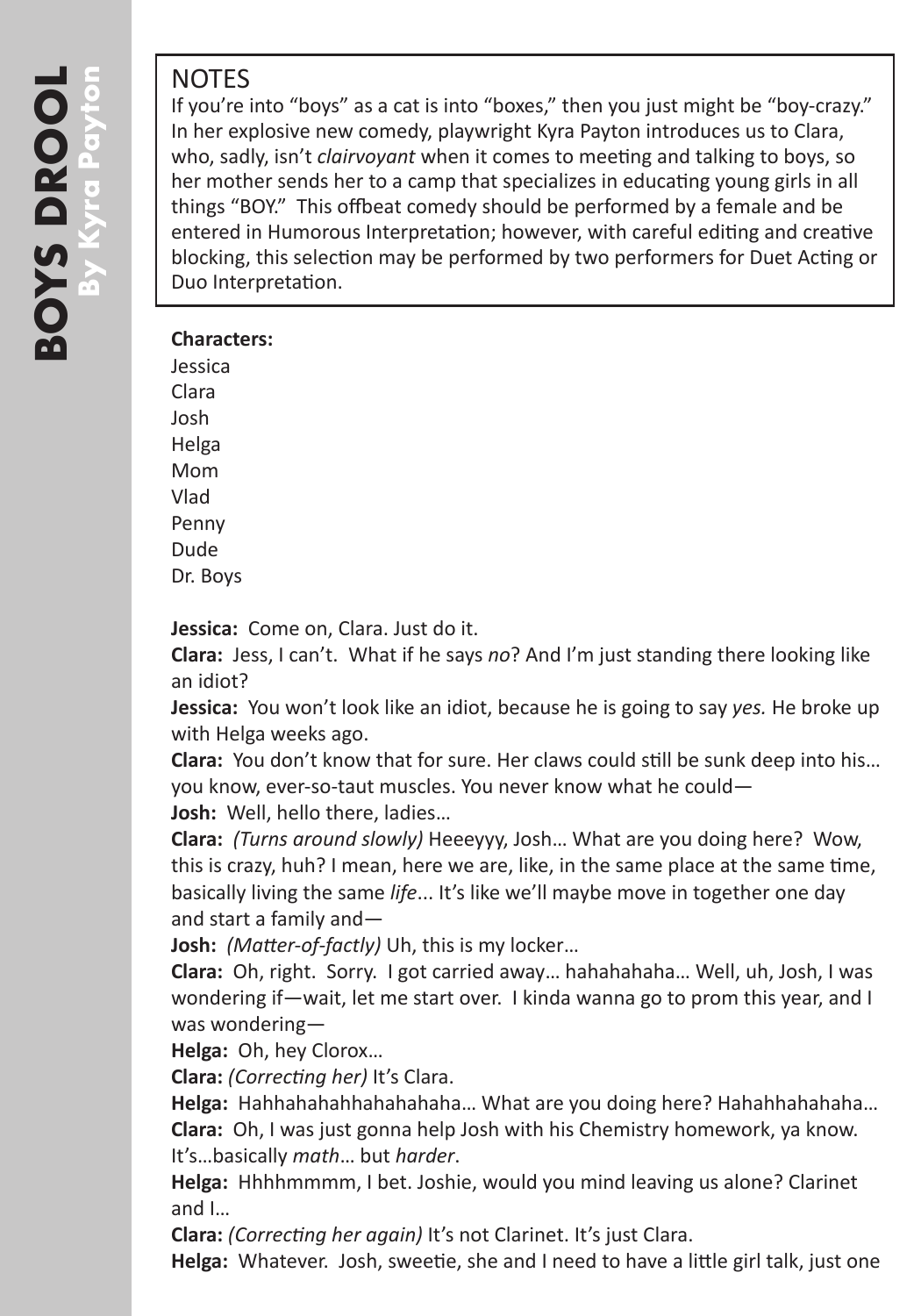on one.

**Josh:** But…this is my locker.

**Helga:** Hahahhaahhahahahaha, right hahahahaha, silly me! See you later, Josh! *(Pulls Clara aside)* Listen, Clown Girl, why did I just see you try and ask my Josh to prom?

**Clara:** *Your* Josh...? No, Helga, I would never—

**Helga:** My name is *Helga*

**Clara:** Sorry, I thought that's what I said—

**Helga:** There's an emphasis on 'Hell…"

**Clara:** I'm sorry, *Hell*-ga, you know, I would never do that to you! I don't really think I—

**Helga:** *(Finishing Clara's thought)* Know anything about boys? You're right! You're, like, really not a threat…like, at all hahahahahahhaha… hmm. Well, I'm glad we could chat, Claire...

**Clara:** It's, uh, Clara…with an "uh" at the end.

**Helga:** Oh, really?... Don't care. *(Smugly)* Hahahahahahahaha…hhhmmm.

## **Scene Two.**

**Clara:** Mom, I don't get guys at all.

**Mom:** Oh, well, me neither, darling. They are quite the specimen, aren't they? **Clara:** Mmmm Hmm. When you met Dad, how did you guys…you know… end up falling in love and having me?

**Mom:** Oh, darling, we didn't fall in love. You were a drunk night in Cabo. **Clara:** Oh. Well… alright, um. Do you think you could teach me a little something-something about boys?

**Mom:** Like what?

**Clara:** Oh, I don't know… *(Quickly)* Like how to seduce them?

**Mom:** Oh, no! Clara, there's nothing I can teach you. Actually, fun fact—I was like *you* when I was a kid…you know… all awkward, and socially unaware and a little—

**Clara:** *(Embarrassed)* Okay-okay, I get it. Can we move on, please? **Mom:** Let me finish…and a little ugly….

**Clara:** So…what did you do?

**Mom:** Well, my mom sent me off to see a doctor that would teach me everything I need to know about boys.

**Clara:** That's great! Can I go, too? Is this doctor still around?

**Mom:** Oh, honey, as soon as I held you in my arms when you were a sweet little baby, I knew I would need to send you off to him someday. I've got your bags packed in the hall closet. You leave tomorrow morning.

**Clara:** *(Shocked)* Tomorrow??? *(Collecting herself)* Okay, no. This is good. I'm gonna learn about boys, and this is gonna be great…